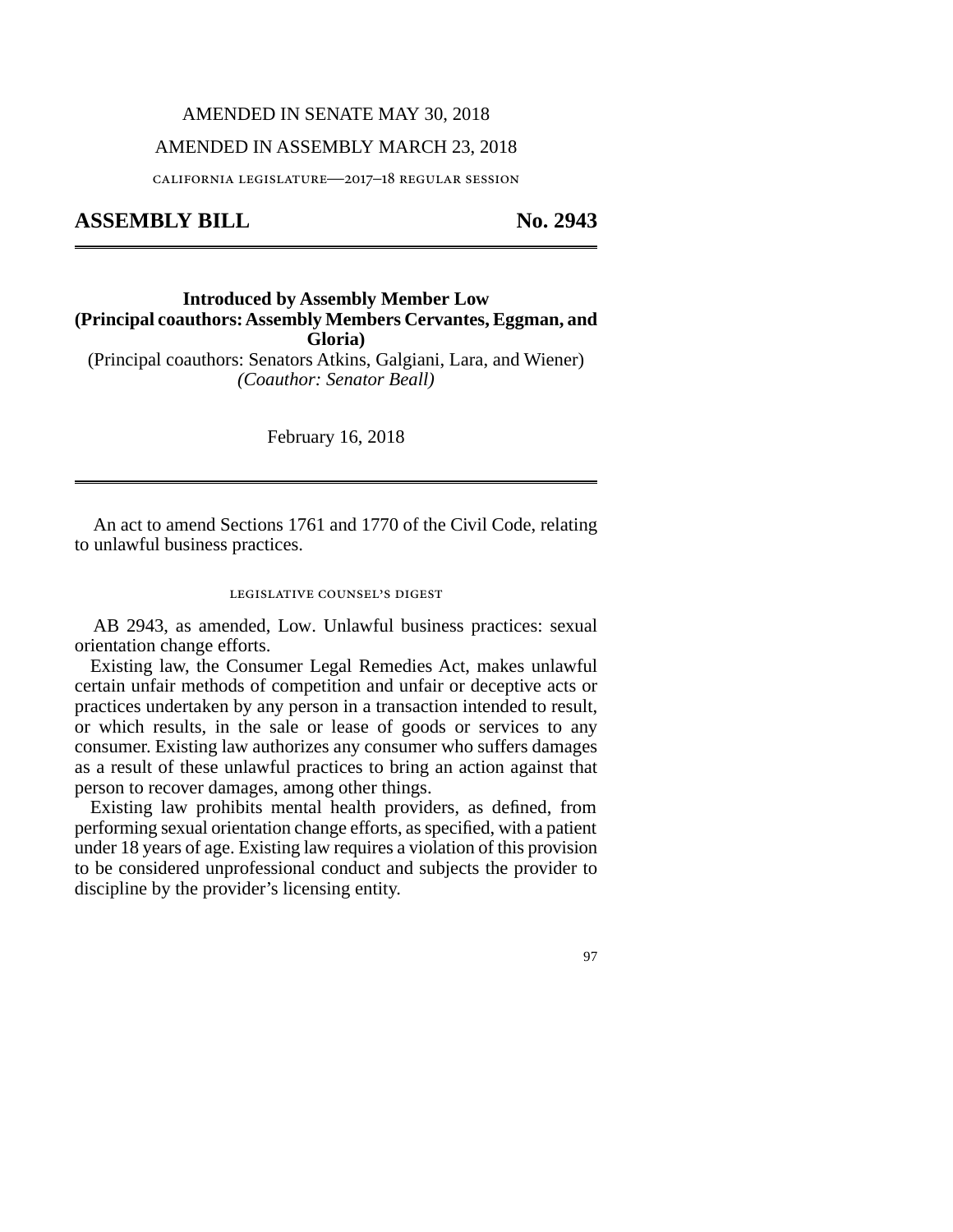$AB$  2943  $-2$ 

This bill would include, as an unlawful practice prohibited under the Consumer Legal Remedies Act, advertising, offering to engage in, or engaging in *for sale, or selling services constituting* sexual orientation change efforts with *efforts, as defined, to* an individual. The bill would also declare the intent of the Legislature in this regard.

Vote: majority. Appropriation: no. Fiscal committee: no. State-mandated local program: no.

# *The people of the State of California do enact as follows:*

1 SECTION 1. The Legislature finds and declares the following:<br>2 (a) Contemporary science recognizes that being lesbian, gay,

(a) Contemporary science recognizes that being lesbian, gay, 3 bisexual, or transgender is part of the natural spectrum of human 4 identity and is not a disease, disorder, or illness.

5 (b) The American Psychological Association convened the Task 6 Force on Appropriate Therapeutic Responses to Sexual Orientation. line 7 The task force conducted a systematic review of peer-reviewed 8 journal literature on sexual orientation change efforts and issued 9 a report in 2009. The task force concluded that sexual orientation 10 change efforts can pose critical health risks to lesbian, gay, and line 11 bisexual people, including confusion, depression, guilt, 12 helplessness, hopelessness, shame, social withdrawal, suicidality, 13 substance abuse, stress, disappointment, self-blame, decreased 14 self-esteem and authenticity to others, increased self-hatred, 15 hostility and blame toward parents, feelings of anger and betrayal, 16 loss of friends and potential romantic partners, problems in sexual 17 and emotional intimacy, sexual dysfunction, high-risk sexual 18 behaviors, a feeling of being dehumanized and untrue to self, a 19 loss of faith, and a sense of having wasted time and resources.

20 (c) The American Psychological Association issued a resolution 21 on Appropriate Affirmative Responses to Sexual Orientation 22 Distress and Change Efforts in 2009, stating: "[T]he [American] 23 Psychological Association] advises parents, guardians, young 24 people, and their families to avoid sexual orientation change efforts 25 that portray homosexuality as a mental illness or developmental 26 disorder and to seek psychotherapy, social support, and educational 27 services that provide accurate information on sexual orientation 28 and sexuality, increase family and school support, and reduce 29 rejection of sexual minority youth."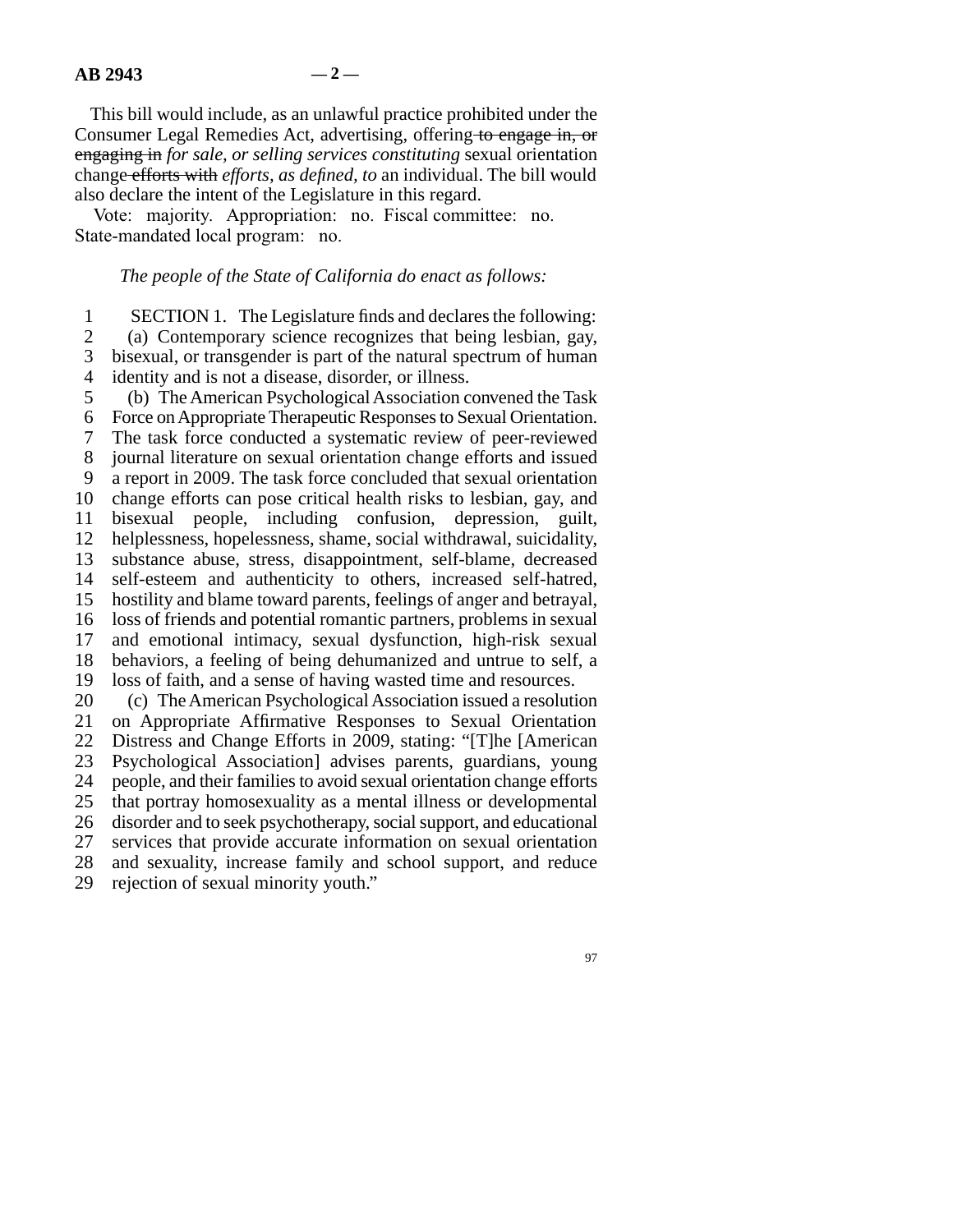line 1 (d) The American Psychiatric Association published a position 2 statement in March of 2000, stating:

 line 3 "Psychotherapeutic modalities to convert or 'repair' 4 homosexuality are based on developmental theories whose 5 scientific validity is questionable. Furthermore, anecdotal reports line 6 of 'cures' are counterbalanced by anecdotal claims of psychological 7 harm. In the last four decades, 'reparative' therapists have not 8 produced any rigorous scientific research to substantiate their 9 claims of cure. Until there is such research available, [the American 10 Psychiatric Association] recommends that ethical practitioners 11 refrain from attempts to change individuals' sexual orientation, 12 keeping in mind the medical dictum to first, do no harm.

13 The potential risks of reparative therapy are great, including 14 depression, anxiety and self-destructive behavior, since therapist 15 alignment with societal prejudices against homosexuality may 16 reinforce self-hatred already experienced by the patient. Many 17 patients who have undergone reparative therapy relate that they 18 were inaccurately told that homosexuals are lonely, unhappy 19 individuals who never achieve acceptance or satisfaction. The 20 possibility that the person might achieve happiness and satisfying 21 interpersonal relationships as a gay man or lesbian is not presented, 22 nor are alternative approaches to dealing with the effects of societal 23 stigmatization discussed.

24 Therefore, the American Psychiatric Association opposes any<br>25 psychiatric treatment such as reparative or conversion therapy psychiatric treatment such as reparative or conversion therapy 26 which is based upon the assumption that homosexuality per se is 27 a mental disorder or based upon the a priori assumption that a 28 patient should change his/her sexual homosexual orientation."

29 (e) The American Academy of Pediatrics published an article 30 in 1993 in its journal, Pediatrics, stating: "Therapy directed at 31 specifically changing sexual orientation is contraindicated, since 32 it can provoke guilt and anxiety while having little or no potential

33 for achieving changes in orientation."

34 (f) The American Medical Association Council on Scientific 35 Affairs prepared a report in 1994, stating: "Aversion therapy (a 36 behavioral or medical intervention which pairs unwanted behavior, 37 in this case, homosexual behavior, with unpleasant sensations or 38 aversive consequences) is no longer recommended for gay men 39 and lesbians. Through psychotherapy, gay men and lesbians can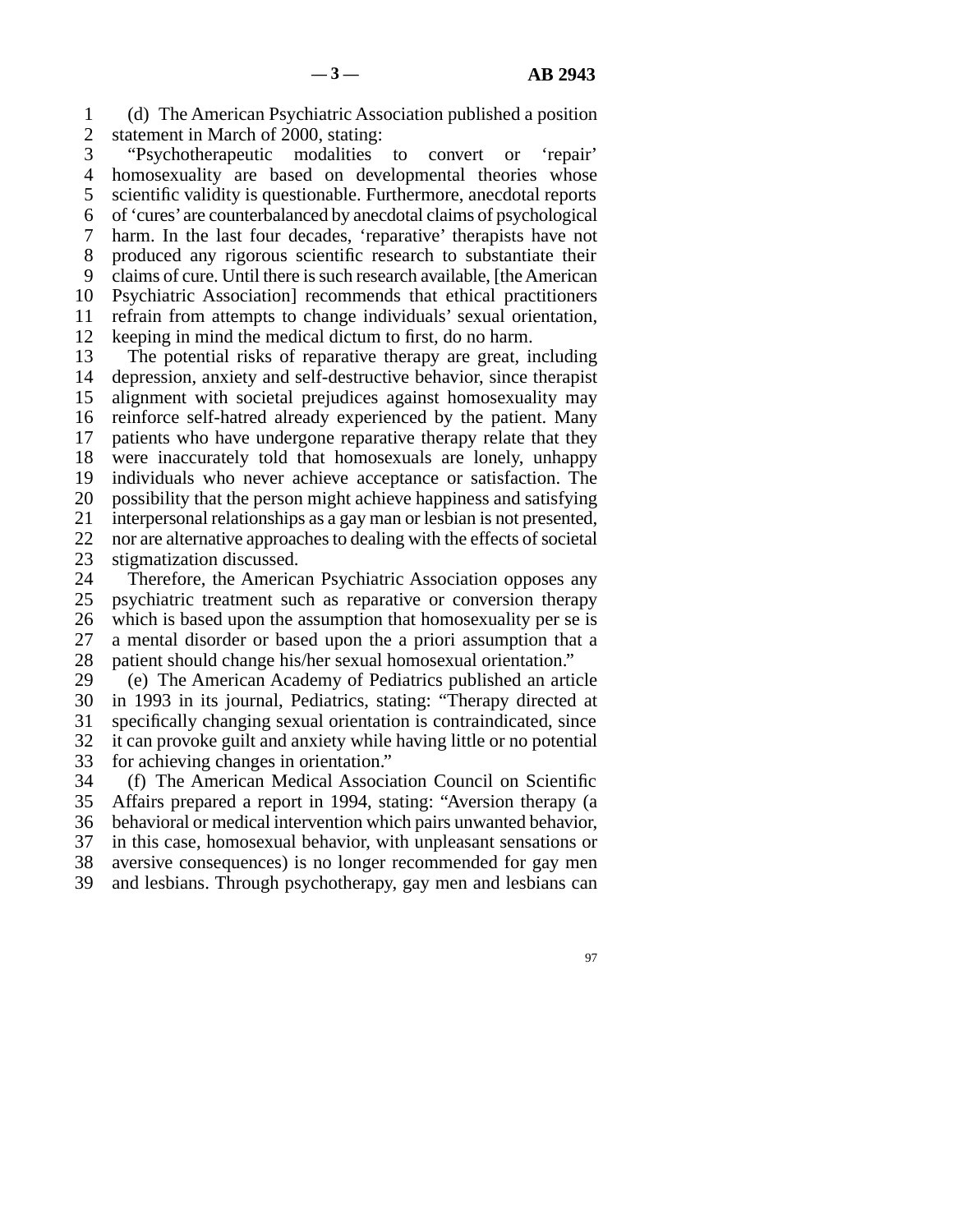1 become comfortable with their sexual orientation and understand

2 the societal response to it."<br>3 (g) The National Associa (g) The National Association of Social Workers prepared a 1997 4 policy statement, stating: "Social stigmatization of lesbian, gay

5 and bisexual people is widespread and is a primary motivating 6 factor in leading some people to seek sexual orientation changes.

7 Sexual orientation conversion therapies assume that homosexual

8 orientation is both pathological and freely chosen. No data

9 demonstrates that reparative or conversion therapies are effective,

10 and, in fact, they may be harmful."

 line 11 (h) The American Counseling Association Governing Council 12 issued a position statement in April of 1999, stating: "We oppose 13 the promotion of "reparative therapy" as a "cure" for individuals 14 who are homosexual."

15 (i) The American School Counselor Association issued a 16 position statement in 2014, stating: "It is not the role of the 17 professional school counselor to attempt to change a student's 18 sexual orientation or gender identity. Professional school 19 counselors do not support efforts by licensed mental health 20 professionals to change a student's sexual orientation or gender 21 as these practices have been proven ineffective and harmful."

22 (j) The American Psychoanalytic Association issued a position<br>23 statement in June 2012 on attempts to change sexual orientation. statement in June 2012 on attempts to change sexual orientation, 24 gender, identity, or gender expression, stating: "As with any 25 societal prejudice, bias against individuals based on actual or societal prejudice, bias against individuals based on actual or 26 perceived sexual orientation, gender identity or gender expression 27 negatively affects mental health, contributing to an enduring sense 28 of stigma and pervasive self-criticism through the internalization 29 of such prejudice.

30 Psychoanalytic technique does not encompass purposeful 31 attempts to 'convert,' 'repair,' change or shift an individual's 32 sexual orientation, gender identity or gender expression. Such 33 directed efforts are against fundamental principles of 34 psychoanalytic treatment and often result in substantial 35 psychological pain by reinforcing damaging internalized attitudes." 36 (k) The American Academy of Child and Adolescent Psychiatry 37 published an article in 2012 in its journal, Journal of the American 38 Academy of Child and Adolescent Psychiatry, stating: "Clinicians" 39 should be aware that there is no evidence that sexual orientation

40 can be altered through therapy, and that attempts to do so may be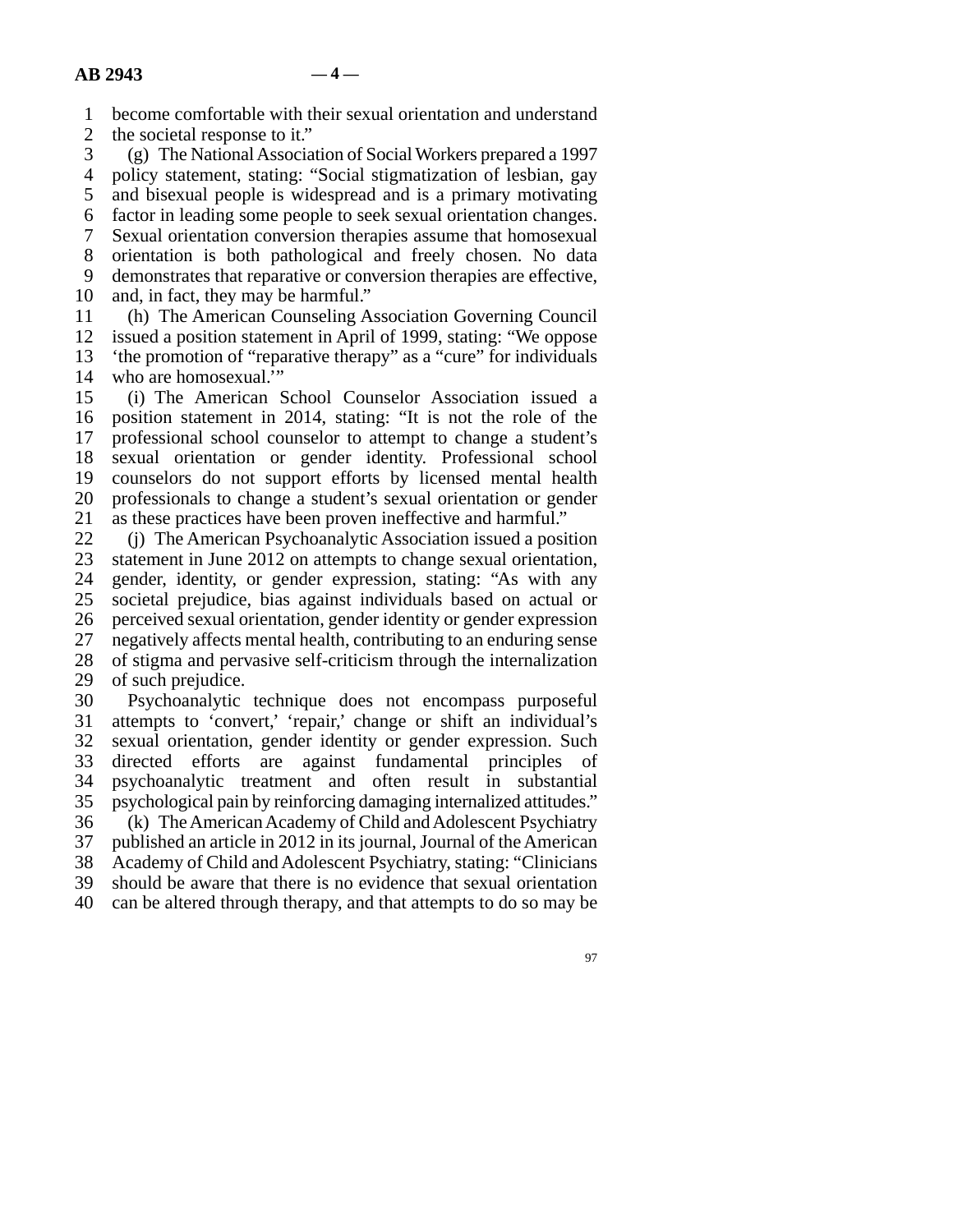1 harmful. There is no empirical evidence adult homosexuality can 2 be prevented if gender nonconforming children are influenced to 3 be more gender conforming. Indeed, there is no medically valid 4 basis for attempting to prevent homosexuality, which is not an 5 illness. On the contrary, such efforts may encourage family line 6 rejection and undermine self-esteem, connectedness and caring, line 7 important protective factors against suicidal ideation and attempts. 8 Given that there is no evidence that efforts to alter sexual 9 orientation are effective, beneficial or necessary, and the possibility 10 that they carry the risk of significant harm, such interventions are 11 contraindicated."

12 (*l*) The Pan American Health Organization, a regional office of 13 the World Health Organization, issued a statement in May of 2012, 14 stating: "These supposed conversion therapies constitute a violation 15 of the ethical principles of health care and violate human rights 16 that are protected by international and regional agreements." The 17 organization also noted that reparative therapies "lack medical 18 justification and represent a serious threat to the health and 19 well-being of affected people." 20 (m) The American Association of Sexuality Educators,

21 Counselors and Therapists (AASECT) issued a statement in 2014, 22 stating: "[S]ame sex orientation is not a mental disorder and we 23 oppose any 'reparative' or conversion therapy that seeks to 24 'change' or 'fix' a person's sexual orientation. AASECT does not<br>25 believe that sexual orientation is something that needs to be 'fixed' believe that sexual orientation is something that needs to be 'fixed' 26 or 'changed.' The rationale behind this position is the following: 27 Reparative therapy, for minors, in particular, is often forced or 28 nonconsensual. Reparative therapy has been proven harmful to 29 minors. There is no scientific evidence supporting the success of 30 these interventions. Reparative therapy is grounded in the idea that 31 nonheterosexual orientation is 'disordered.' Reparative therapy 32 has been shown to be a negative predictor of psychotherapeutic 33 benefit." 34 (n) The American College of Physicians wrote a position paper

35 in 2015, stating: "The College opposes the use of 'conversion,' 36 'reorientation,' or 'reparative' therapy for the treatment of LGBT 37 persons. . . . Available research does not support the use of 38 reparative therapy as an effective method in the treatment of LGBT

39 persons. Evidence shows that the practice may actually cause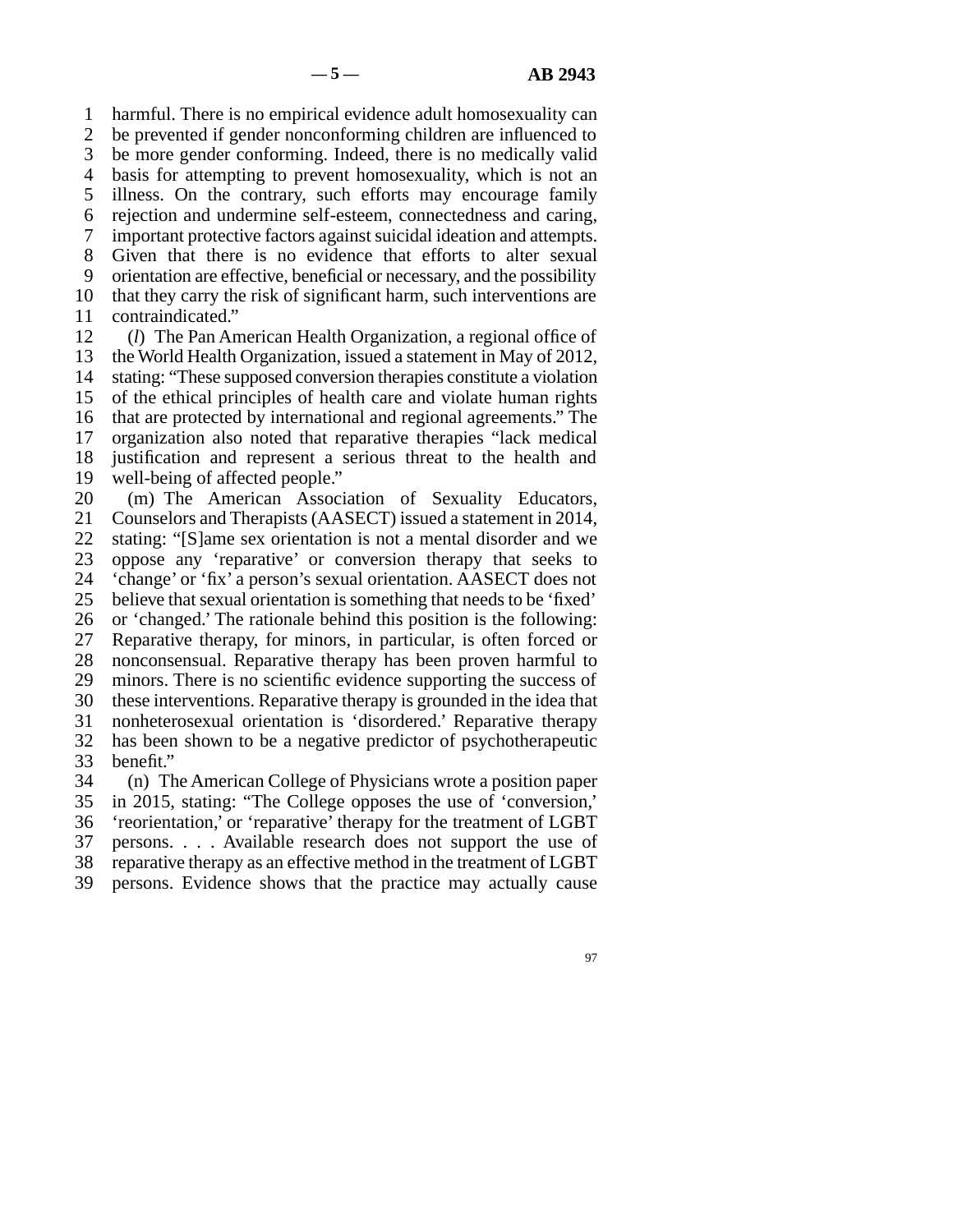1 emotional or physical harm to LGBT individuals, particularly 2 adolescents or young persons."<br>3 (o) In October 2015, the Sul

(o) In October 2015, the Substance Abuse and Mental Health 4 Services Administration of the United States Department of Health 5 and Human Services issued a report titled "Ending Conversion" 6 Therapy: Supporting and Affirming LGBTQ Youth." The report line 7 found that "[i]nterventions aimed at a fixed outcome, such as 8 gender conformity or heterosexual orientation, including those 9 aimed at changing gender identity, gender expression, and sexual 10 orientation are coercive, can be harmful, and should not be part of 11 behavioral health treatment."

12 (p) Courts, including in California, have recognized the practice 13 of sexual orientation change efforts as a commercial service. 14 Therefore, claims that sexual orientation change efforts are 15 effective in changing an individual's sexual orientation, may 16 constitute unlawful, unfair, or fraudulent business practices under 17 state consumer protection laws. This bill intends to make clear that 18 sexual orientation change efforts are an unlawful practice under 19 California's Consumer Legal Remedies Act. 20 (q) California has a compelling interest in protecting the physical

21 and psychological well-being of lesbian, gay, bisexual, and 22 transgender individuals.

23 (r) California has a compelling interest in protecting consumers

24 from false and deceptive practices that claim to change sexual 25 orientation and in protecting consumers against exposure to serious line 25 orientation and in protecting consumers against exposure to serious 26 harm caused by sexual orientation change efforts.

27 SEC. 2. Section 1761 of the Civil Code is amended to read:<br>28 1761. As used in this title:

1761. As used in this title:

29 (a) "Goods" means tangible chattels bought or leased for use 30 primarily for personal, family, or household purposes, including

31 certificates or coupons exchangeable for these goods, and including

line 32 goods that, at the time of the sale or subsequently, are to be so

33 affixed to real property as to become a part of real property,

34 whether or not they are severable from the real property.

35 (b) "Services" means work, labor, and services for other than 36 a commercial or business use, including services furnished in 37 connection with the sale or repair of goods.

line 38 (c) "Person" means an individual, partnership, corporation,

39 limited liability company, association, or other group, however 40 organized.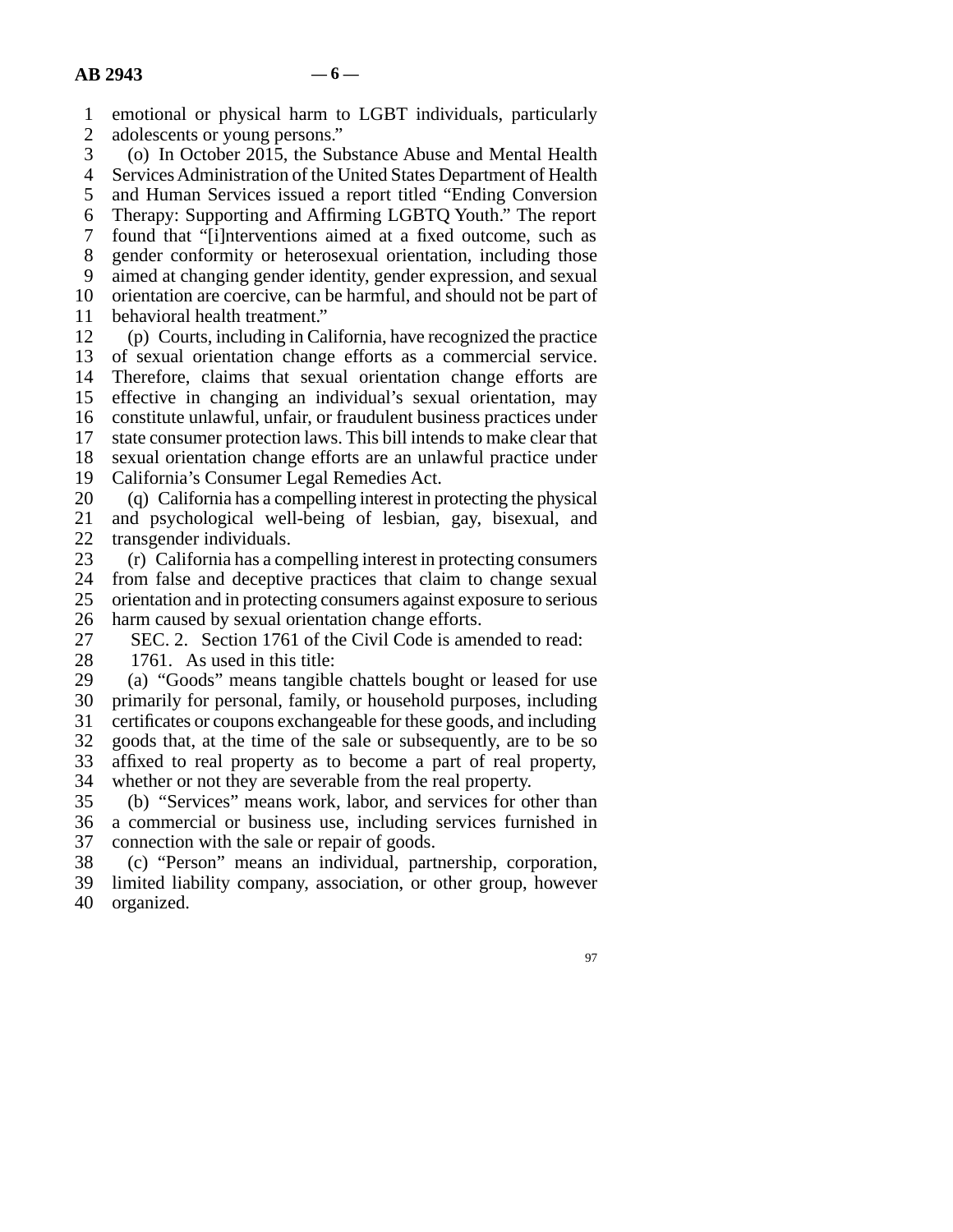line 1 (d) "Consumer" means an individual who seeks or acquires, by 2 purchase or lease, any goods or services for personal, family, or 3 household purposes.

 line 4 (e) "Transaction" means an agreement between a consumer and 5 another person, whether or not the agreement is a contract line 6 enforceable by action, and includes the making of, and the 7 performance pursuant to, that agreement.

8 (f) "Senior citizen" means a person who is 65 years of age or 9 older.

10 (g) "Disabled person" means a person who has a physical or 11 mental impairment that substantially limits one or more major life 12 activities.

13 (1) As used in this subdivision, "physical or mental impairment" 14 means any of the following:

15 (A) A physiological disorder or condition, cosmetic 16 disfigurement, or anatomical loss substantially affecting one or 17 more of the following body systems: neurological; musculoskeletal; 18 special sense organs; respiratory, including speech organs; 19 cardiovascular; reproductive; digestive; genitourinary; hemic and 20 lymphatic; skin; or endocrine.

- 21 (B) A mental or psychological disorder, including intellectual 22 disability, organic brain syndrome, emotional or mental illness, 23 and specific learning disabilities. "Physical or mental impairment" 24 includes, but is not limited to, diseases and conditions that include<br>25 orthopedic, visual, speech, and hearing impairment, cerebral palsy,
- orthopedic, visual, speech, and hearing impairment, cerebral palsy,

26 epilepsy, muscular dystrophy, multiple sclerosis, cancer, heart 27 disease, diabetes, intellectual disability, and emotional illness.

28 (2) "Major life activities" means functions that include caring 29 for one's self, performing manual tasks, walking, seeing, hearing, 30 speaking, breathing, learning, and working.

31 (h) "Home solicitation" means a transaction made at the 32 consumer's primary residence, except those transactions initiated 33 by the consumer. A consumer response to an advertisement is not

34 a home solicitation.

35 (i) (1) "Sexual orientation change efforts" means any practices 36 that seek to change an individual's sexual orientation. This includes 37 efforts to change behaviors or gender expressions, or to eliminate 38 or reduce sexual or romantic attractions or feelings toward 39 individuals of the same sex.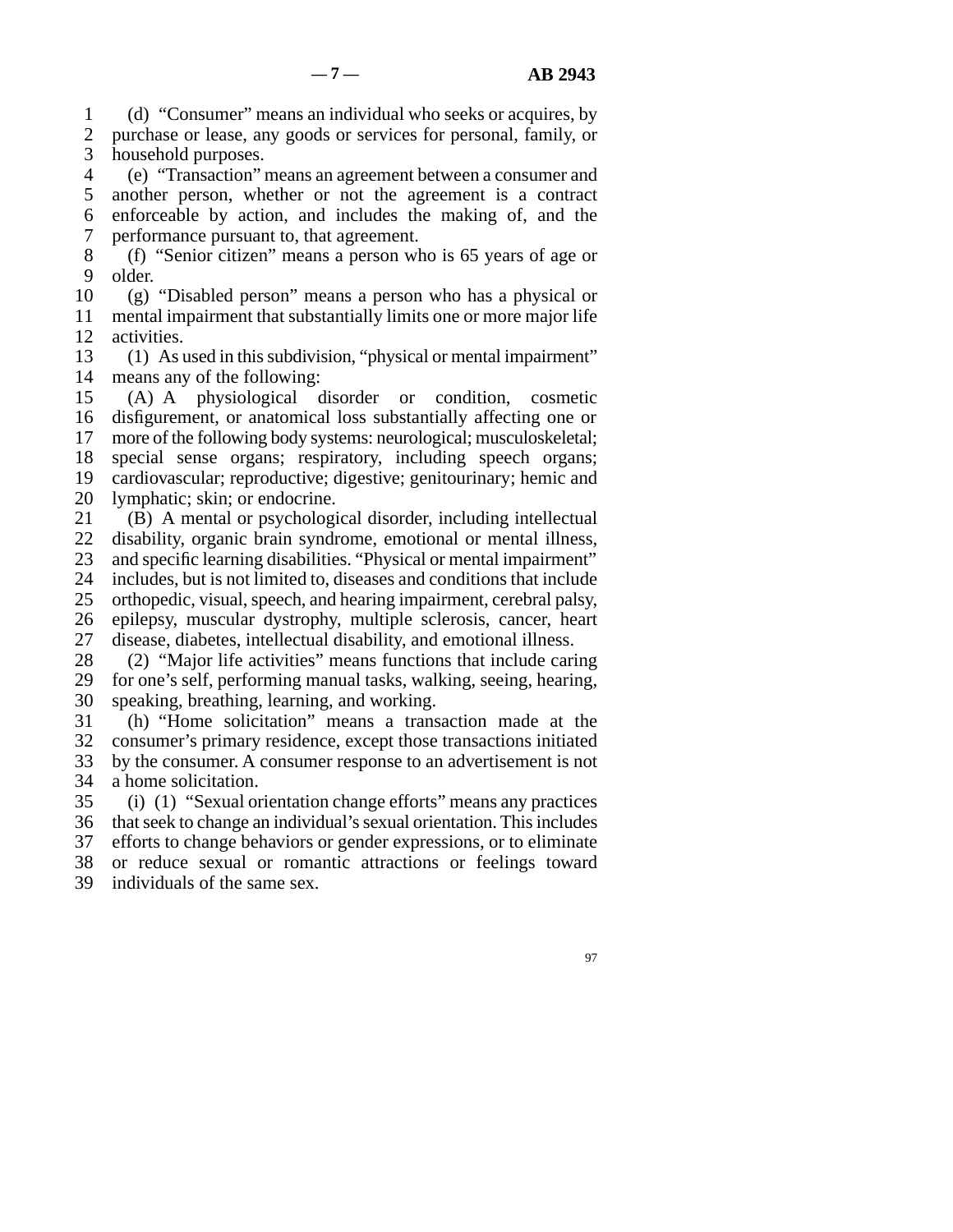line 1 (2) "Sexual orientation change efforts" does not include 2 psychotherapies that: (A) provide acceptance, support, and<br>3 understanding of clients or the facilitation of clients' coping, social understanding of clients or the facilitation of clients' coping, social 4 support, and identity exploration and development, including sexual 5 orientation-neutral interventions to prevent or address unlawful line 6 conduct or unsafe sexual practices; *practices or to otherwise* line 7 *promote healthy sexual and romantic relationships;* and (B) do 8 not seek to change sexual orientation. 9 SEC. 3. Section 1770 of the Civil Code is amended to read: 10 1770. (a) The following unfair methods of competition and

11 unfair or deceptive acts or practices undertaken by any person in 12 a transaction intended to result or that results in the sale or lease 13 of goods or services to any consumer are unlawful:

14 (1) Passing off goods or services as those of another.

15 (2) Misrepresenting the source, sponsorship, approval, or 16 certification of goods or services.

 $17$  (3) Misrepresenting the affiliation, connection, or association 18 with, or certification by, another.

19 (4) Using deceptive representations or designations of 20 geographic origin in connection with goods or services.

21 (5) Representing that goods or services have sponsorship, 22 approval, characteristics, ingredients, uses, benefits, or quantities 23 that they do not have or that a person has a sponsorship, approval,

24 status, affiliation, or connection that he or she does not have.<br>25 (6) Representing that goods are original or new if they  $\lambda$  (6) Representing that goods are original or new if they have 26 deteriorated unreasonably or are altered, reconditioned, reclaimed, 27 used, or secondhand.

28 (7) Representing that goods or services are of a particular 29 standard, quality, or grade, or that goods are of a particular style 30 or model, if they are of another.

 line 31 (8) Disparaging the goods, services, or business of another by 32 false or misleading representation of fact.<br>33 (9) Advertising goods or services with

(9) Advertising goods or services with intent not to sell them 34 as advertised.

35 (10) Advertising goods or services with intent not to supply 36 reasonably expectable demand, unless the advertisement discloses 37 a limitation of quantity.

38 (11) Advertising furniture without clearly indicating that it is 39 unassembled if that is the case.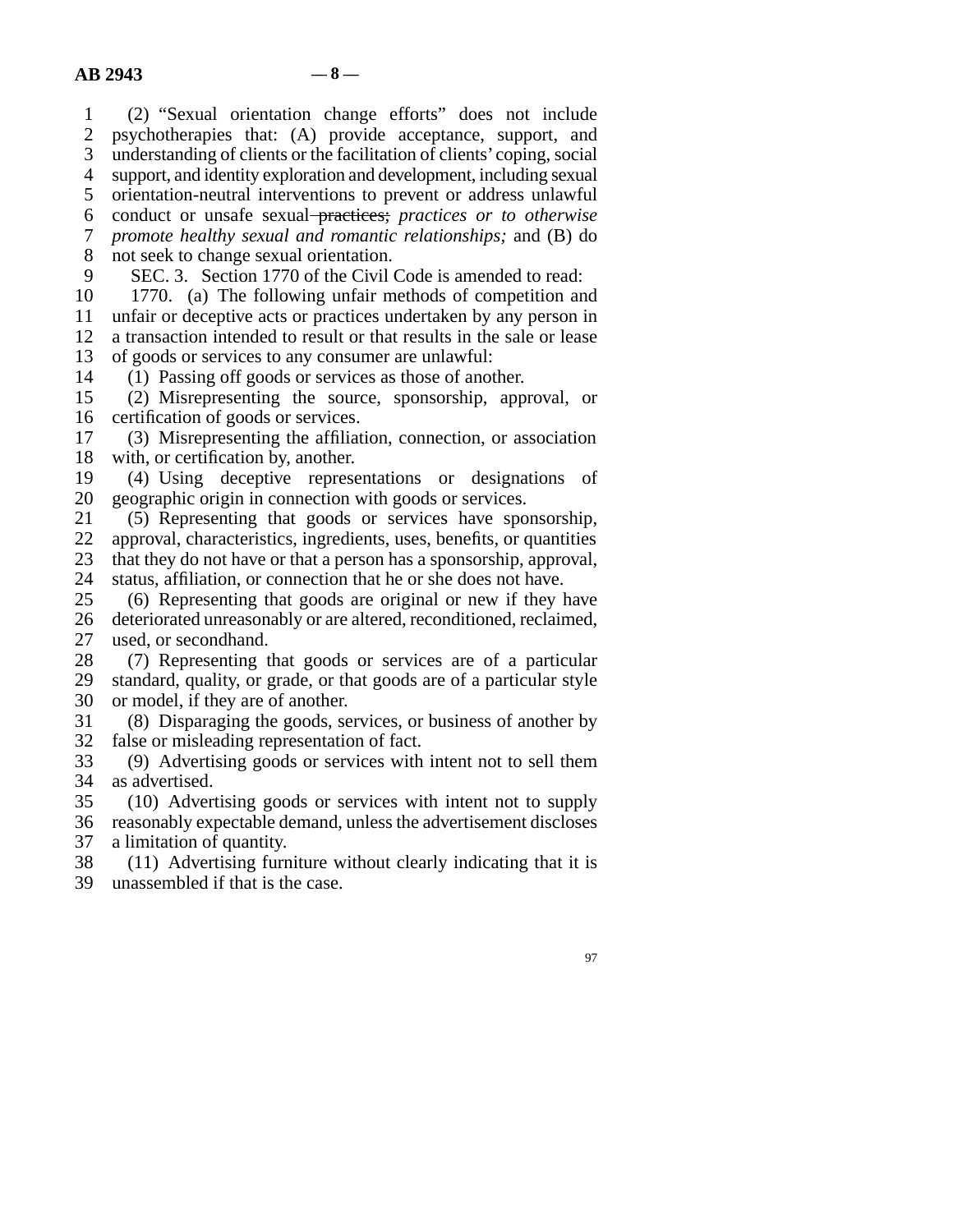1 (12) Advertising the price of unassembled furniture without 2 clearly indicating the assembled price of that furniture if the same 3 furniture is available assembled from the seller.

4 (13) Making false or misleading statements of fact concerning 5 reasons for, existence of, or amounts of, price reductions.

6 (14) Representing that a transaction confers or involves rights, 7 remedies, or obligations that it does not have or involve, or that 8 are prohibited by law.

9 (15) Representing that a part, replacement, or repair service is 10 needed when it is not.

11 (16) Representing that the subject of a transaction has been 12 supplied in accordance with a previous representation when it has 13 not.

14 (17) Representing that the consumer will receive a rebate, 15 discount, or other economic benefit, if the earning of the benefit 16 is contingent on an event to occur subsequent to the consummation 17 of the transaction.

18 (18) Misrepresenting the authority of a salesperson, 19 representative, or agent to negotiate the final terms of a transaction 20 with a consumer.

21 (19) Inserting an unconscionable provision in the contract.

22 (20) Advertising that a product is being offered at a specific<br>23 price plus a specific percentage of that price unless  $(A)$  the total price plus a specific percentage of that price unless  $(A)$  the total 24 price is set forth in the advertisement, which may include, but is 25 not limited to, shelf tags, displays, and media advertising, in a size not limited to, shelf tags, displays, and media advertising, in a size 26 larger than any other price in that advertisement, and (B) the 27 specific price plus a specific percentage of that price represents a 28 markup from the seller's costs or from the wholesale price of the 29 product. This subdivision shall not apply to in-store advertising 30 by businesses that are open only to members or cooperative 31 organizations organized pursuant to Division 3 (commencing with 32 Section 12000) of Title 1 of the Corporations Code where more 33 than 50 percent of purchases are made at the specific price set forth 34 in the advertisement.

35 (21) Selling or leasing goods in violation of Chapter 4 36 (commencing with Section 1797.8) of Title 1.7.

 line 37 (22) (A) Disseminating an unsolicited prerecorded message by 38 telephone without an unrecorded, natural voice first informing the 39 person answering the telephone of the name of the caller or the line 40 organization being represented, and either the address or the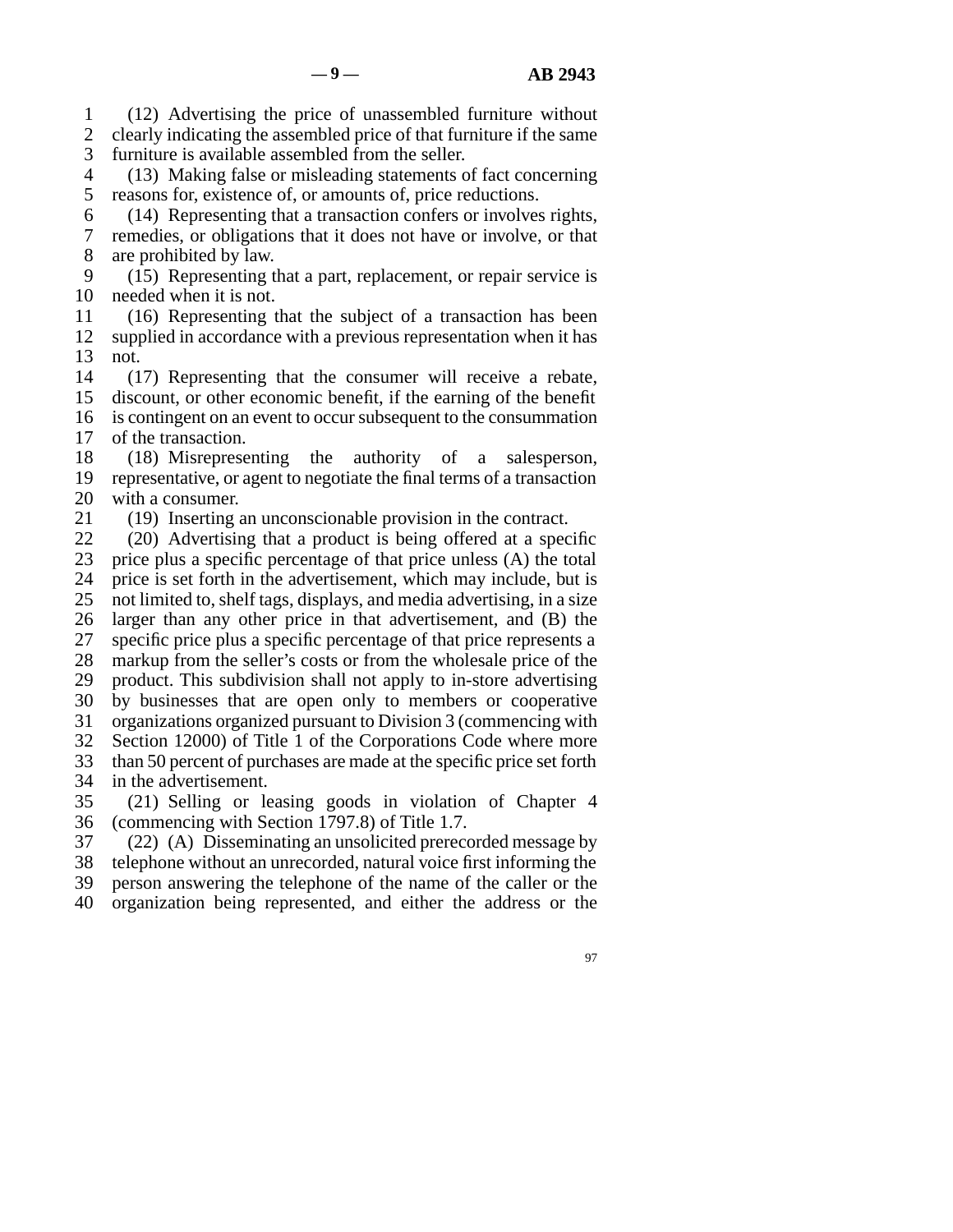- line 1 telephone number of the caller, and without obtaining the consent
- 2 of that person to listen to the prerecorded message.<br>3 (B) This subdivision does not apply to a message

(B) This subdivision does not apply to a message disseminated 4 to a business associate, customer, or other person having an 5 established relationship with the person or organization making line 6 the call, to a call for the purpose of collecting an existing 7 obligation, or to any call generated at the request of the recipient.  $\delta$  (23) (A) The home solicitation, as defined in subdivision (h) 9 of Section 1761, of a consumer who is a senior citizen where a 10 loan is made encumbering the primary residence of that consumer 11 for purposes of paying for home improvements and where the 12 transaction is part of a pattern or practice in violation of either 13 subsection (h) or (i) of Section 1639 of Title 15 of the United States

- 14 Code or paragraphs  $(1)$ ,  $(2)$ , and  $(4)$  of subdivision  $(a)$  of Section
- 15 226.34 of Title 12 of the Code of Federal Regulations.

16 (B) A third party shall not be liable under this subdivision unless 17 (i) there was an agency relationship between the party who engaged

18 in home solicitation and the third party, or (ii) the third party had

19 actual knowledge of, or participated in, the unfair or deceptive

20 transaction. A third party who is a holder in due course under a 21 home solicitation transaction shall not be liable under this 22 subdivision.

23  $(24)$  (A) Charging or receiving an unreasonable fee to prepare,

24 aid, or advise any prospective applicant, applicant, or recipient in 25 the procurement, maintenance, or securing of public social services.

the procurement, maintenance, or securing of public social services.

26 (B) For purposes of this paragraph, the following definitions 27 shall apply: shall apply:

28 (i) "Public social services" means those activities and functions 29 of state and local government administered or supervised by the 30 State Department of Health Care Services, the State Department 31 of Public Health, or the State Department of Social Services, and 32 involved in providing aid or services, or both, including health 33 care services, and medical assistance, to those persons who, 34 because of their economic circumstances or social condition, are 35 in need of that aid or those services and may benefit from them.

 line 36 (ii) "Public social services" also includes activities and functions 37 administered or supervised by the United States Department of

38 Veterans Affairs or the California Department of Veterans Affairs

39 involved in providing aid or services, or both, to veterans, including

40 pension benefits.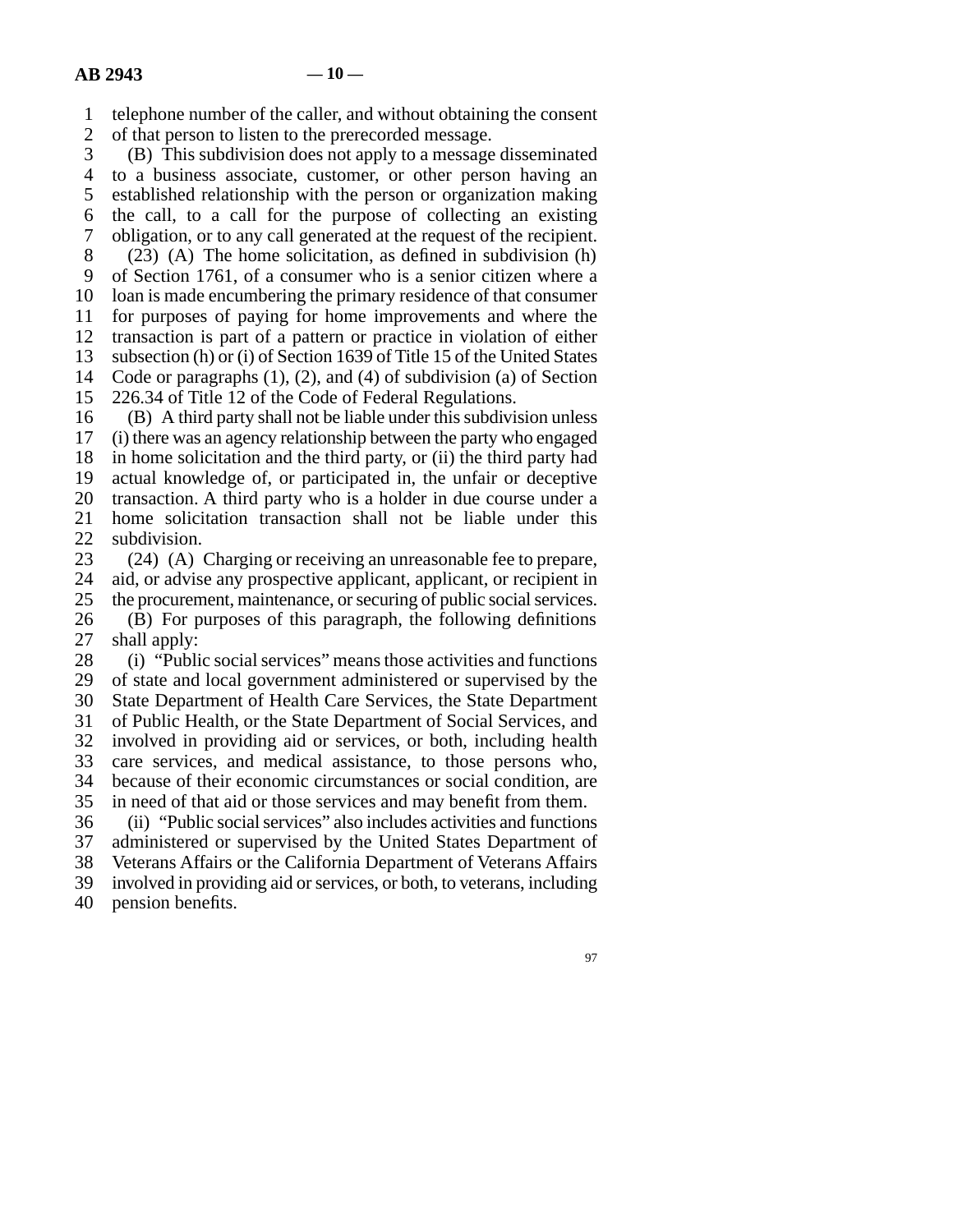line 1 (iii) "Unreasonable fee" means a fee that is exorbitant and 2 disproportionate to the services performed. Factors to be considered, if appropriate, in determining the reasonableness of a considered, if appropriate, in determining the reasonableness of a line 4 fee, are based on the circumstances existing at the time of the 5 service and shall include, but not be limited to, all of the following:

6 (I) The time and effort required.

7 (II) The novelty and difficulty of the services.

8 (III) The skill required to perform the services.

9 (IV) The nature and length of the professional relationship.

10 (V) The experience, reputation, and ability of the person 11 providing the services.

12 (C) This paragraph shall not apply to attorneys licensed to 13 practice law in California, who are subject to the California Rules 14 of Professional Conduct and to the mandatory fee arbitration 15 provisions of Article 13 (commencing with Section 6200) of 16 Chapter 4 of Division 3 of the Business and Professions Code, 17 when the fees charged or received are for providing representation 18 in administrative agency appeal proceedings or court proceedings 19 for purposes of procuring, maintaining, or securing public social 20 services on behalf of a person or group of persons.

21 (25) (A) Advertising or promoting any event, presentation, 22 seminar, workshop, or other public gathering regarding veterans' 23 benefits or entitlements that does not include the following 24 statement in the same type size and font as the term "veteran" or 25 any variation of that term:

any variation of that term:

26 (i) "I am not authorized to file an initial application for Veterans'

27 Aid and Attendance benefits on your behalf, or to represent you

28 before the Board of Veterans' Appeals within the United States

29 Department of Veterans Affairs in any proceeding on any matter,

30 including an application for such benefits. It would be illegal for

31 me to accept a fee for preparing that application on your behalf."

32 The requirements of this clause do not apply to a person licensed

33 to act as an agent or attorney in proceedings before the Agency of

34 Original Jurisdiction and the Board of Veterans' Appeals within 35 the United States Department of Veterans Affairs when that person

36 is offering those services at the advertised event.

37 (ii) The statement in clause (i) shall also be disseminated, both

38 orally and in writing, at the beginning of any event, presentation,

39 seminar, workshop, or public gathering regarding veterans' benefits

40 or entitlements.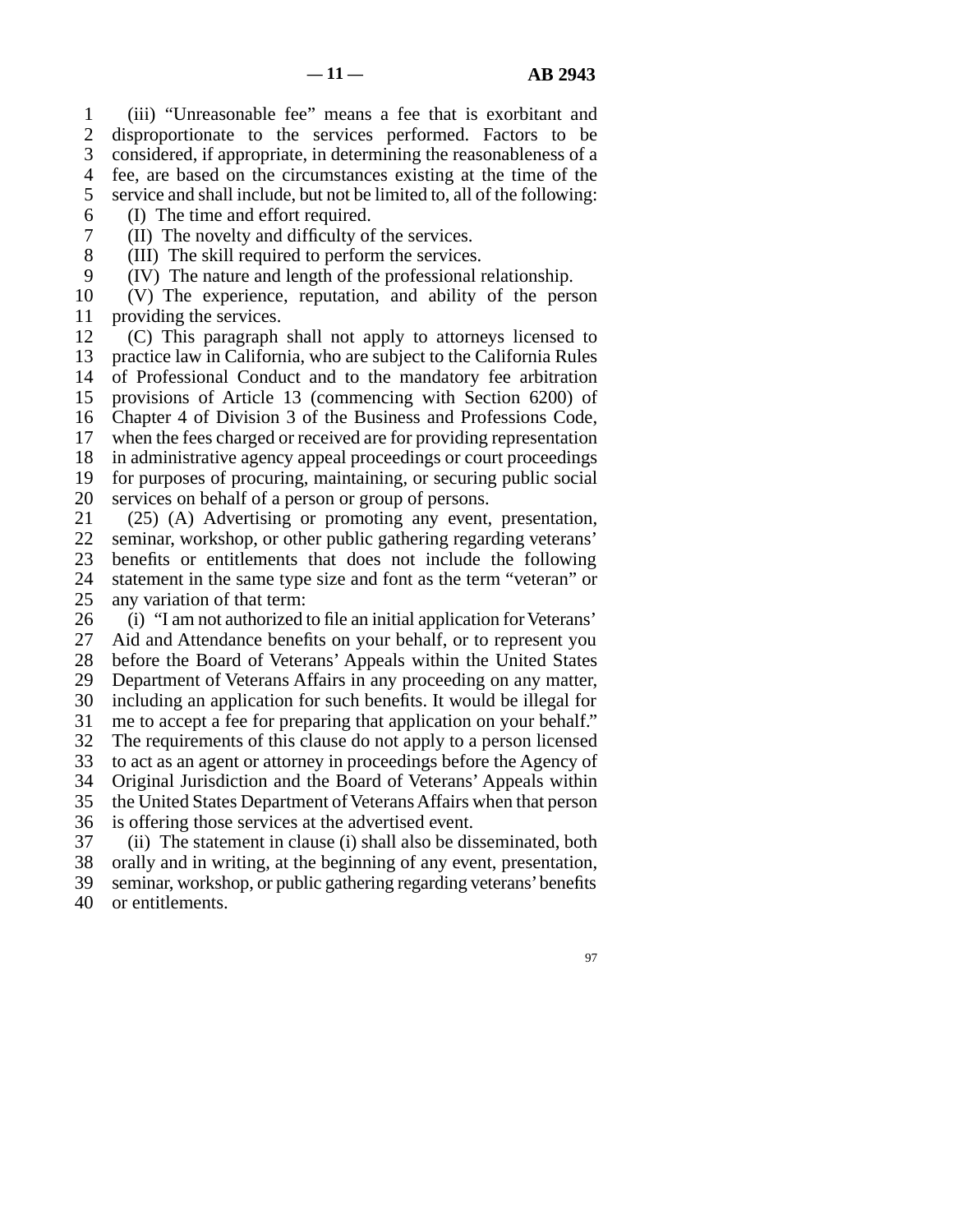line 1 (B) Advertising or promoting any event, presentation, seminar, 2 workshop, or other public gathering regarding veterans' benefits<br>3 or entitlements that is not sponsored by, or affiliated with, the or entitlements that is not sponsored by, or affiliated with, the 4 United States Department of Veterans Affairs, the California 5 Department of Veterans Affairs, or any other congressionally line 6 chartered or recognized organization of honorably discharged 7 members of the Armed Forces of the United States, or any of their 8 auxiliaries that does not include the following statement, in the 9 same type size and font as the term "veteran" or the variation of 10 that term:

 $\frac{11}{12}$ 

"This event is not sponsored by, or affiliated with, the United 13 States Department of Veterans Affairs, the California Department 14 of Veterans Affairs, or any other congressionally chartered or 15 recognized organization of honorably discharged members of the 16 Armed Forces of the United States, or any of their auxiliaries. 17 None of the insurance products promoted at this sales event are 18 endorsed by those organizations, all of which offer free advice to 19 veterans about how to qualify and apply for benefits."

line 20

21 (i) The statement in this subparagraph shall be disseminated, 22 both orally and in writing, at the beginning of any event, 23 presentation, seminar, workshop, or public gathering regarding 24 veterans' benefits or entitlements.<br>25 (ii) The requirements of this su

(ii) The requirements of this subparagraph shall not apply in a 26 case where the United States Department of Veterans Affairs, the 27 California Department of Veterans Affairs, or other congressionally 28 chartered or recognized organization of honorably discharged 29 members of the Armed Forces of the United States, or any of their 30 auxiliaries have granted written permission to the advertiser or 31 promoter for the use of its name, symbol, or insignia to advertise 32 or promote the event, presentation, seminar, workshop, or other 33 public gathering. 34 (26) Advertising, offering for sale, or selling a financial product

35 that is illegal under state or federal law, including any cash payment 36 for the assignment to a third party of the consumer's right to receive

37 future pension or veteran's benefits.

38 (27) Representing that a product is made in California by using

39 a Made in California label created pursuant to Section 12098.10